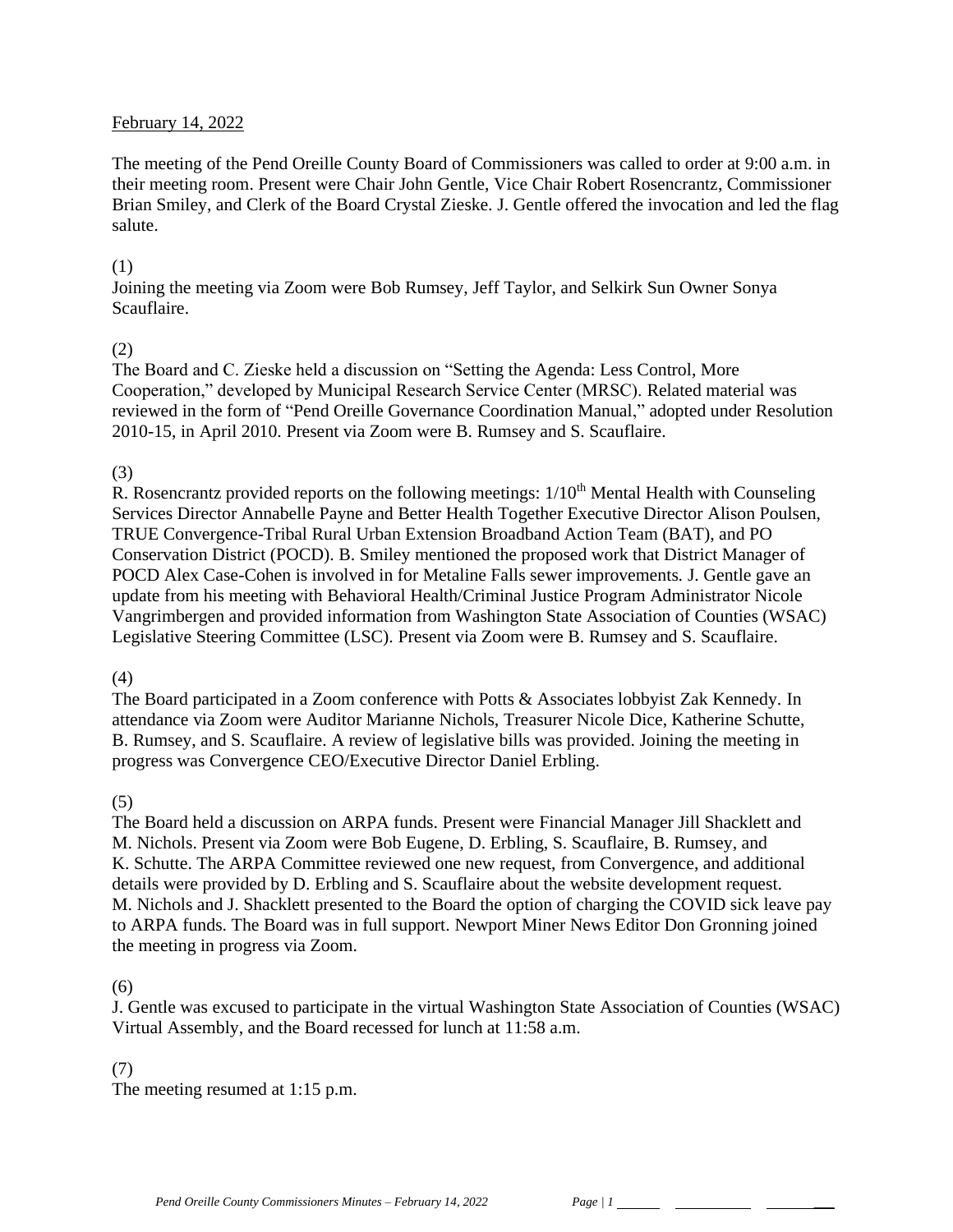(8)

Human Resources Manager Terra Sirevog was present for an update. Present was J. Shacklett and via Zoom was B. Rumsey. T. Sirevog presented two bargaining agreements for Board approval. Motion was made by B. Smiley to approve the request to sign the ITS Collective Bargaining Agreement, agreeing to a two-year term of January 1, 2022 through December 31, 2023, with a wage increase in 2022 of 4%, wage increase in 2023 of 3%, and county medical contribution to increase to \$845.00 per month. Motion was seconded by R. Rosencrantz. Motion carried unanimously.

Agreement Between Board of County Commissioners and Teamsters Union, Local 690, Pend Oreille Co. I.T.S. Department 2022-2023 *CONTRACT NO. 2022-05, COMMISSIONERS' RECORDING*

Motion was made by R. Rosencrantz to sign the Prosecutor's Collective Bargaining Agreement, covering the two-year term of January 1, 2022 through December 31, 2023, with a wage increase in 2022 of 4% and wage increase in 2023 of 3%, county medical contribution to increase to \$1,000.00 per month, and increase to longevity pay by \$50.00. Motion was seconded by B. Smiley. Motion carried unanimously.

Collective Bargaining Agreement By and Between Pend Oreille County and Teamsters, Local 690, Deputy Prosecuting Attorneys 2022-2023 *CONTRACT NO. 2022-06, COMMISSIONERS' RECORDING*

S. Scauflaire and Commissioner Programs/HR Assistant Christine Rahoun joined the update in progress via Zoom. Also discussed were veterans' preference options, personnel policy, telecommuting policy, job classifications, and a proposed salary adjustment.

(9)

J. Gentle provided a 2021 County Year-in-Review PowerPoint presentation. Joining via Zoom were Counseling Services Business Manager Kris Martin, Economic Development Director Jamie Wyrobek, Public Works Director Mary Jensen, N. Dice, and B. Rumsey. S. Scauflaire and T. Sirevog joined the meeting in progress via Zoom. District Court joined the review at its conclusion. J. Shacklett was present at the conclusion to clarify a question about warrants.

## (10)

Consent Agenda - Motion was made by B. Smiley to approve the Consent Agenda. Motion was seconded by R. Rosencrantz. Motion carried unanimously. The Consent Agenda includes this week's Agenda, the Minutes of the Board's February 8, 2022 meeting and the following items:

Investment Earnings (year-to-date estimate, as of 2/11/22): \$2,110.86

Payroll Change Notice: Public Works-George Luft, Assistant County Engineer to Assistant Public Works Director, Effective 2/1/2022 Prosecutor's Office-James "Brooks" Clemmons, Step 5, \$6,829.97/mo., Effective 3/1/2022 District Courts-Nardos Scott, OnBase Administrator, \$95,000/yr., Effective 2/16/2022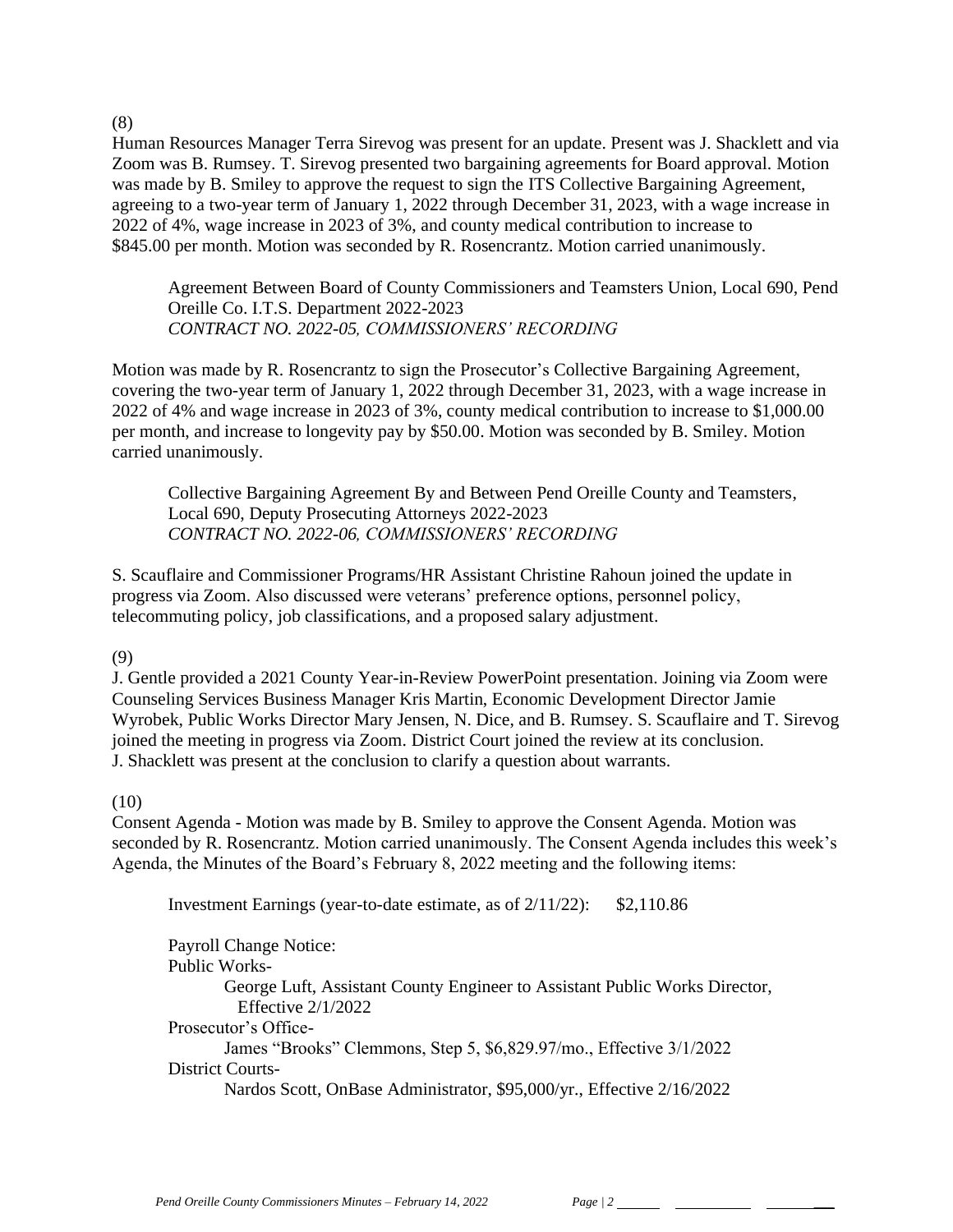Counseling Services-

Jill Samuelson, Longevity, \$35.00/mo., Effective 3/1/2022

Treasurer's Office-

Theresa Schoener, Longevity, \$35.00/mo., Effective 3/1/2022

#### Auditor-

Stacey Hughes, Certified Elections Admin, Step 2, \$18.94/hr., Effective 3/1/2022

Resolution Regarding Approval of Specialized Coroner Services Agreement with Keith Campbell

*RESOLUTION NO. 2022-18, COMMISSIONERS' RECORDING* 

Approval of job title change from Assistant County Engineer to Assistant Public Works **Director** 

# (11)

The Board conducted a volunteer board interview for Hotel/Motel Tax Advisory Board via Zoom. Present via Zoom were Trish Reagan, S. Scauflaire, and B. Rumsey.

# (12)

Motion was made by R. Rosencrantz to appoint T. Reagan to the Hotel/Motel Tax Advisory Board and send her a letter to that effect. Motion was seconded by B. Smiley. Motion carried unanimously.

## (13)

Motion was made by B. Smiley that the Board of Commissioners send a letter of appreciation to Jill Samuelson for 5 years of service to POC. Motion was seconded by R. Rosencrantz. Motion carried unanimously.

## $(14)$

Motion was made by R. Rosencrantz to send a letter of appreciation to Theresa Schoener of the Treasurer's Office for her long-term employment with POC. Motion was seconded by B. Smiley. Motion carried unanimously.

## (15)

Public Comment –B. Rumsey and S. Scauflaire were present for comment, and S. Scauflaire provided comment.

## (16)

The Board discussed salary studies and classification schedules.

# (17)

Meeting continued to February 15.

## February 15, 2022

J. Gentle convened the meeting of the Elected Officials and Department Heads at 9:00 a.m. Present were R. Rosencrantz, B. Smiley, C. Zieske, Assessor Jim McCroskey, County Clerk Tammie Ownbey, Sheriff Glenn Blakeslee, Solid Waste Coordinator Amanda Griesemer, PW Office Manager/Risk Manager Linda Darcy, Mary Jensen, District Court Judge Robin McCroskey,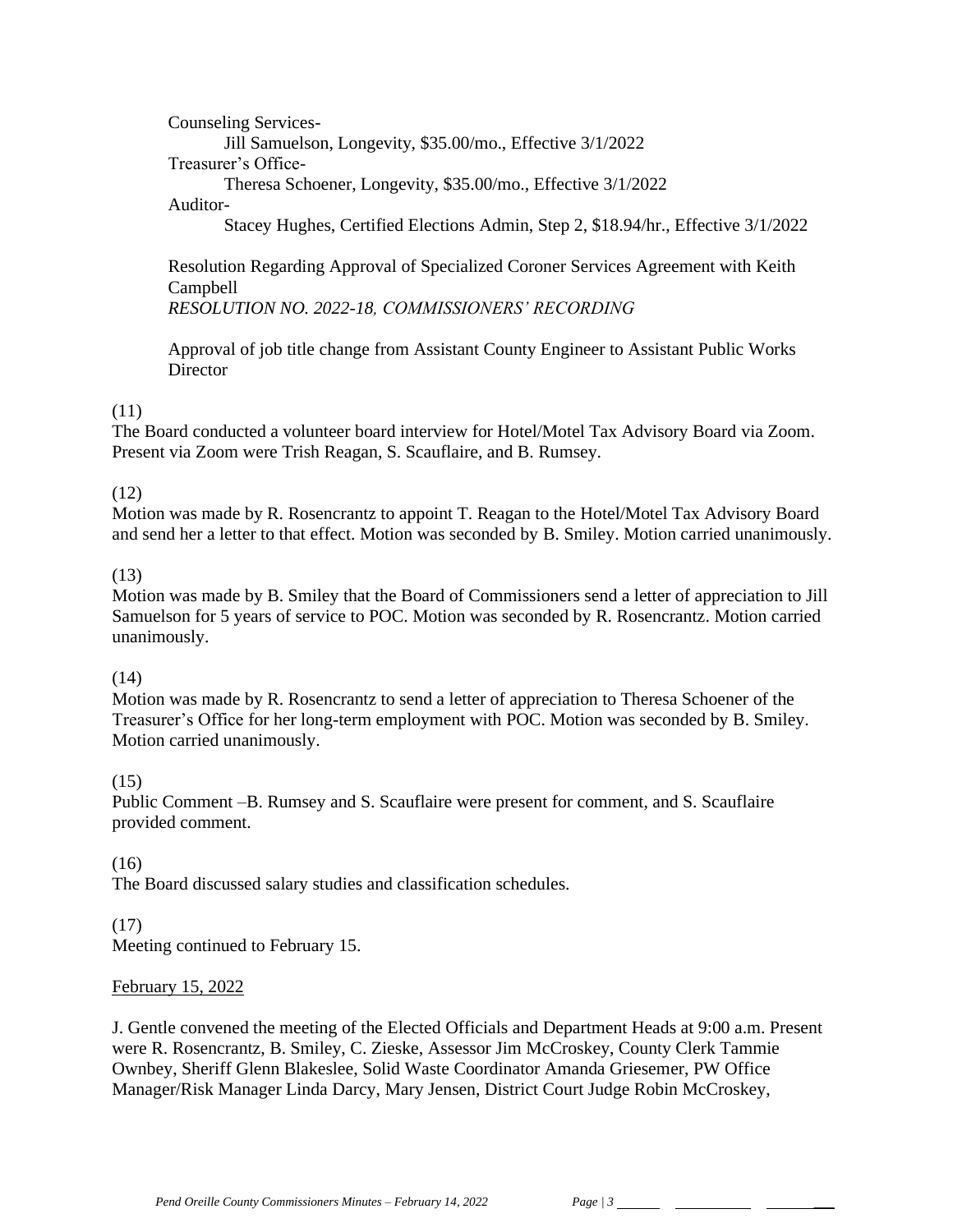C. Rahoun, N. Dice, J. Shacklett, M. Nichols, and via Zoom were ITS Director Shane Flowers, Weed Control Coordinator Sharon Sorby, 911 Coordinator Steve West, ITS Administrative Assistant/Civil Deputy Glennis Stott, T. Sirevog, J. Wyrobek, A. Payne, Norm Smith, and Joel Jacobsen. A roundtable discussion was held.

#### (18)

M. Jensen was present for a Public Works update. Also in attendance were Facilities Maintenance Supervisor Ben Eggleston, Fleet Manager Brian Egland, A. Griesemer, and L. Darcy. B. Egland informed the Board of an increased transmission repair cost for the brush cutter. The Board recommended going back to the vendor for an additional warranty period for the unexpected cost. Motion was made by B. Smiley to approve the transmission repair on a 2019 John Deere 6120E brush cutter from Papé Machinery for the revised amount up to \$18,231.17, including sales tax. Motion was seconded by R. Rosencrantz. Motion carried unanimously.

B. Egland requested the purchase of a 2020 Superior broom and reported that the Kalispel Tribe is interested in purchasing the used POC broom. Motion was made by R. Rosencrantz to approve the purchase of a used 2020 Superior broom with 355 hours from Papé Equipment for the cost of \$56,542.50, including sales tax. Motion was seconded by B. Smiley. Motion carried unanimously. B. Egland left the update.

T. Sirevog joined the meeting in progress. A. Griesemer requested to fund the purchase of work boots for Solid Waste employees as part of PPE. T. Sirevog noted that this is an issue that needs to be addressed in bargaining contracts. She has begun the development of a MOU with the union for the boot purchase and the Board tabled it for action until that is completed.

C. Rahoun joined the update in progress. A discussion was held on a proposed title change from Solid Waste Coordinator to Solid Waste Manager, with a salary adjustment to match the duties assigned to that position. More information will be gathered before a decision can be made.

C. Rahoun and B. Eggleston discussed a recent fire alarm event. The group discussed a communication plan for emergencies, fire safety and suppression, and alterations to the building for emergency ladders. Different ladder options were presented. An emergency protocol will be established, with a follow-up meeting to occur.

M. Jensen touched on replacing the Assistant PW Director upon retirement.

Motion was made by B. Smiley that the Board sign the Forest Practices Application/Notification Eastern Washington regarding Pend Oreille County Goat Launch timber harvest. Motion was seconded by R. Rosencrantz. Motion carried unanimously.

Washington Department of Natural Resources-Forest Practices Application/Notification Eastern Washington regarding Pend Oreille County Goat Launch *AGREEMENT NO. 2022-14, COMMISSIONERS' RECORDING*

(19)

Motion was made by R. Rosencrantz to sign the Resolution Regarding Approval of an Interlocal Agreement between Pend Oreille County and Lincoln County for OnBase Administrator Services. Motion was seconded by B. Smiley. Motion carried unanimously.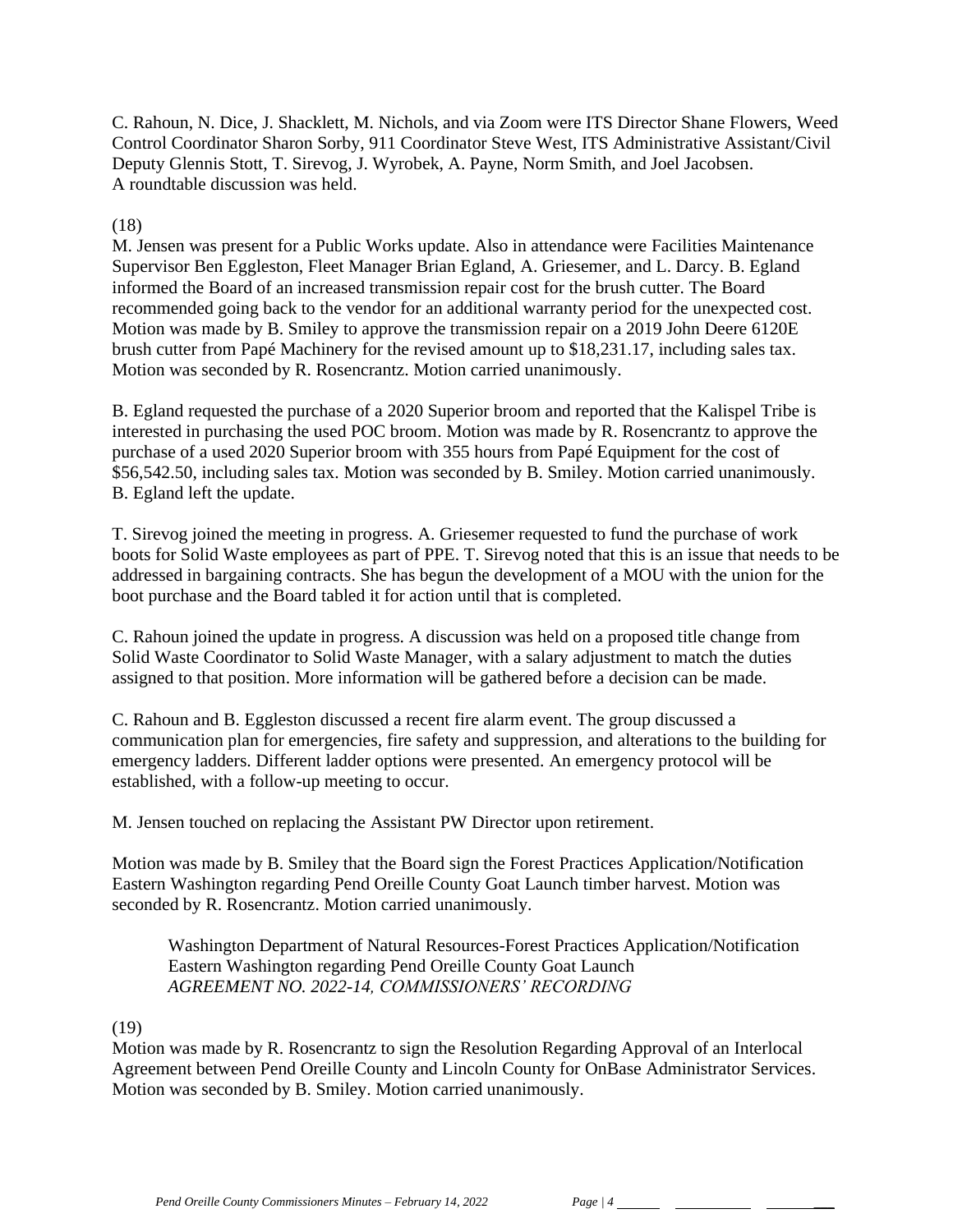Resolution Regarding Approval Of An Interlocal Agreement Between Pend Oreille County And Lincoln County For OnBase Administrator Services *RESOLUTION NO. 2022-19, COMMISSIONERS' RECORDING*

## (20)

Motion was made by B. Smiley that the Board of Commissioners sign the Resolution Regarding Approval of an Interlocal Agreement between Pend Oreille County and Walla Walla County for OnBase Administrator Services. Motion was seconded by R. Rosencrantz. Motion carried unanimously.

Resolution Regarding Approval Of An Interlocal Agreement Between Pend Oreille County And Walla Walla County For OnBase Administrator Services *RESOLUTION NO. 2022-20, COMMISSIONERS' RECORDING*

#### (21)

Motion was made by R. Rosencrantz to sign the Resolution Regarding Approval of an Interlocal Agreement between Pend Oreille County and Ferry County for the OnBase Administrator Services. Motion was seconded by B. Smiley. Motion carried unanimously.

Resolution Regarding Approval Of An Interlocal Agreement Between Pend Oreille County And Ferry County For OnBase Administrator Services *RESOLUTION NO. 2022-21, COMMISSIONERS' RECORDING*

#### (22)

B. Smiley was excused for the afternoon to attend the North End Mayors, Clerks, and Maintenance Operators meeting at Metaline Town Hall, and the Board recessed for lunch at 11:45 a.m.

#### (23)

The meeting resumed at 1:30 p.m.

## (24)

Newport Area Chamber of Commerce President Jason Totland was present for introductions. The group discussed Chamber events, future plans, funding options, and potential downtown revitalization efforts.

## (25)

Correspondence Received:

- 2.5 WSLCB-Letter re: Notification of Non-Retail Privileges, Marijuana Processor, Broken J 420, 310 Broken J Ln #B, Newport; and Marijuana Producer Tier 3 Marijuana Processor, Country Gardens 502, 310 Broken J Lane, Ste A, Newport
- 2.6 POC EDC-2.16.22 Agenda & 1.19.22 Minutes
- 2.7 POC Park and Recreation Board-2.16.22 Agenda

## (26)

Correspondence Sent:

- T. Reagan-Letter of Appointment to the Hotel/Motel Tax Advisory Board
- J. Samuelson-Letter of Appreciation to for 5 years of Service to POC
- T. Schoener-Letter of Appreciation for 5 years of Service to POC